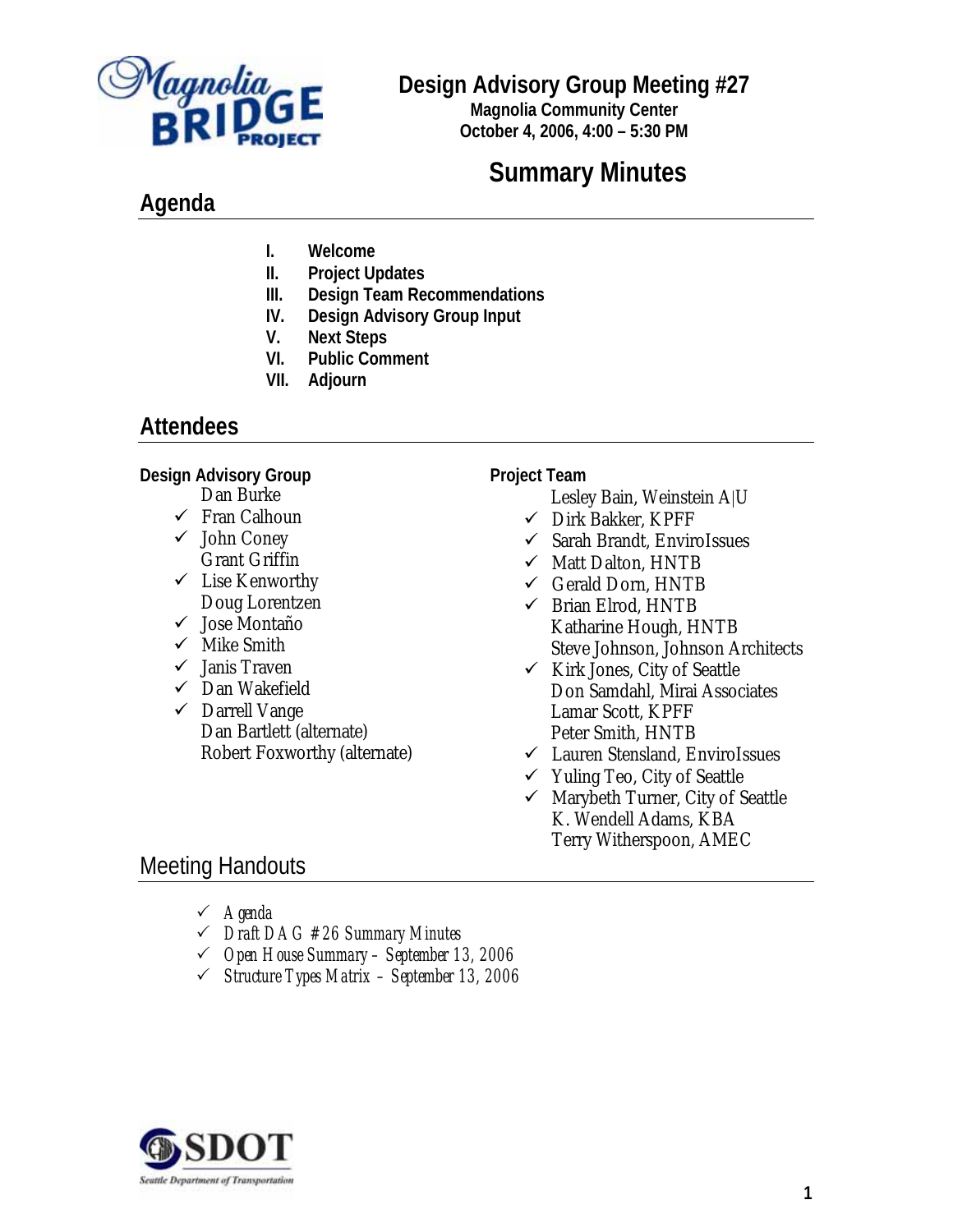# I. Welcome

### **Sarah Brandt, EnviroIssues**

Sarah welcomed the group and introduced a new Design Advisory Group (DAG) member, Darrell Vange from the Seattle Design Commission. Kirk Jones (Seattle Department of Transportation, or SDOT, project manager) introduced Matt Dalton, the new deputy project manager from HNTB. Sarah outlined the agenda for the meeting, including:

- Public meeting input recap
- Design team recommendation
- $\blacksquare$  Feedback from the DAG
- Next steps
- Public comment

Sarah asked for edits to the meeting minutes from the previous DAG meeting. Janis Traven asked if there are any plans to widen  $15<sup>th</sup>$  Avenue West and how the City will consider that in plans for the new Magnolia Bridge. Janis explained that from the Bridging the Gap meetings it sounded like they are planning to widen  $15<sup>th</sup>$  Avenue West to put in a dedicated bus lane. Kirk responded that he thought the City would be removing the current parking lanes to create a dedicated bus lane and that the planned bridge columns would not interfere with that type of additional widening.

Darrell Vange introduced himself and let the group know that he is a commercial developer working on a goodwill project in which TRF is a partner firm. TRF is also working on an Interbay development project. Darrell shared that he has no involvement with or interest in the Interbay project and he wanted to be clear with the group about his involvement.

Lise Kenworthy, Mike Smith, and Kirk discussed freight mobility in the Magnolia Bridge corridor. Kirk agreed to further explore how plans to include new bus rapid transit lanes in the corridor are progressing, whether freight would be permitted to use these lanes, and the effects of these plans on the Magnolia Bridge design.

Janis Traven asked about bridge funding. She explained that when the Bridging the Gap package was reduced and direct funding for two-way Mercer was removed, she asked if twoway Mercer was a higher priority than the Magnolia Bridge replacement and was informed that it was not. Now the two-way Mercer project is being funded from parking and employee taxes and she wonders if Magnolia Bridge could find similar funding. Kirk responded that since Bridging the Gap is focused on moving people and traffic during viaduct construction, that solution was unlikely. He said he would bring that comment back to the Mayor's office. Janis said that if Magnolia is going to be paying large property taxes, it would be nice to have some of that funding go toward the Magnolia Bridge.

Sarah reminded the group that she will take edits to the minutes through next week.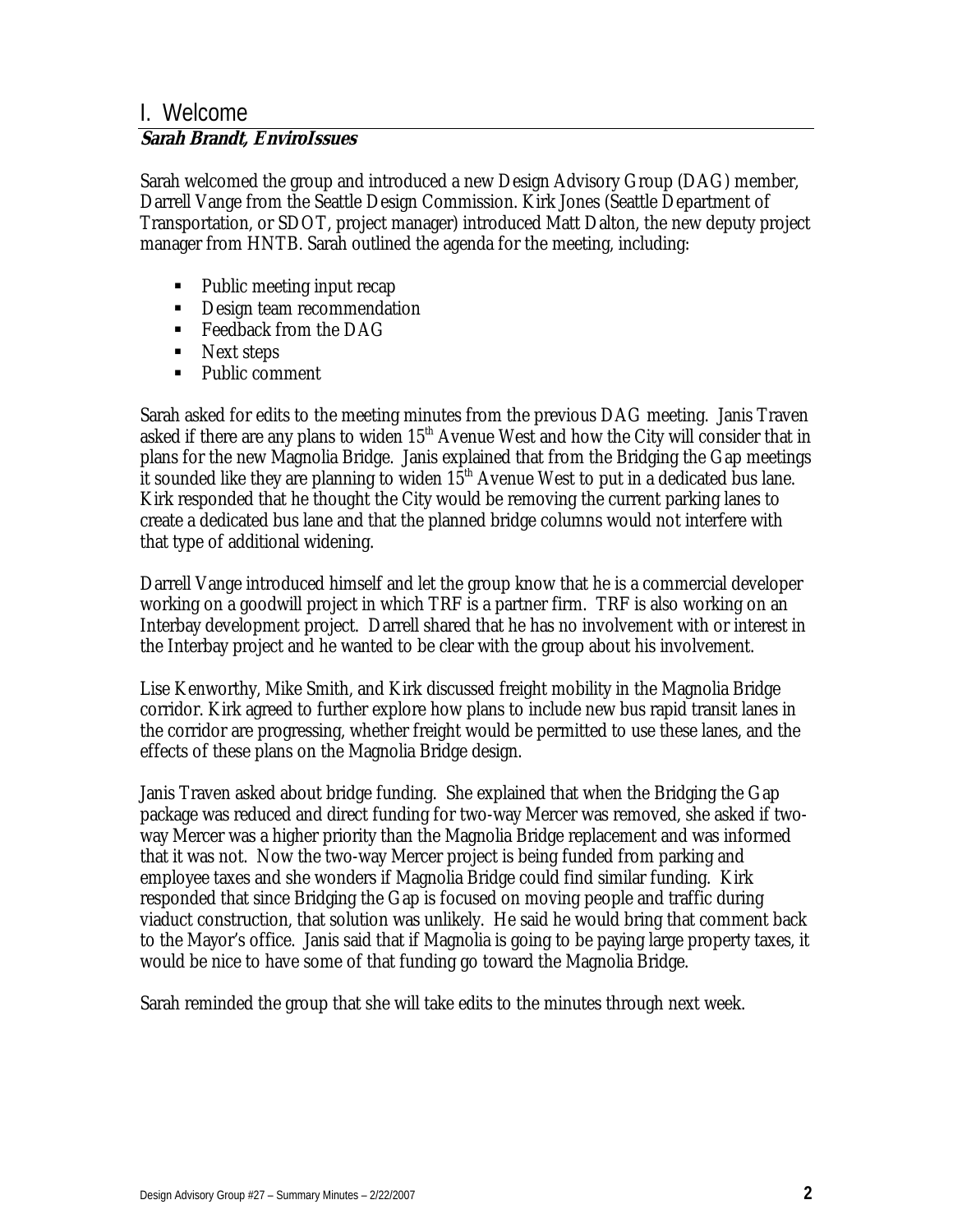### **Retrofit Option**

Kirk reported back to the group in response to John Coney's question about retrofit costs versus the cost of building a new bridge over  $15<sup>th</sup>$  Avenue West. He said it would take an estimated \$2.5 million to retrofit the portion of the bridge over  $15<sup>th</sup>$  Avenue West. Building that section new would cost approximately \$3 million and the new bridge provides more room between the columns for widening. Jerry Dorn added that the \$2.5 million retrofit figure also doesn't include the cost of matching up the elevation of a retrofitted bridge with that of the planned mainline segment (which would cost more money).

### **Cultural & Historic Resources Report and Biological Assessment**

Kirk told the group that the most recent Cultural and Historic Resources discipline report is approved. The team was asked to coordinate with the Navy and has several meetings lined up. He expects that by the end of this month these will be completed. They also have a consultant on board that met yesterday with the City permitting team and a U.S. Fish and Wildlife Service representative to talk about the plans for the Magnolia Bridge that involve in-water construction near Pier 91. They discussed how many foundations will be in that shoreline area and the meeting was very positive. It seems that the construction of the new bridge will be an overall benefit to that area. Next week the project team's biological consultant will take a field trip to the site during low tide and take pictures for the Biological Assessment (BA).

#### **Draft Environmental Assessment (Draft EA)**

Kirk reported that with the Navy meetings and the biological assessment making good progress, they should be able to have a Draft EA sent to the Washington State Department of Transportation (WSDOT) by the end of the year. The Draft EA should be published late spring and there will be a hearing on it at that time.

### **Port of Seattle**

Kirk explained that the project team is meeting next week with the Port of Seattle's cruise terminal team to talk about rebuilding the pier underneath where the new bridge will be located. After a bridge type is selected by SDOT they can show the cruise terminal planners the exact pier foundation locations. There will be another meeting with the Port in the next two weeks.

#### **Discussion**

**Kenworthy:** Has the Port followed up on our request for emergency access?

**Jones:** Yes. I have a draft document for Dan [Burke] and they've agreed that we could have a temporary access road in an emergency situation. There is some language to work out. If they have the north bridge in place, and the old Magnolia Bridge is not functional, we'd want to use the north bridge, rather than bringing a road through the damaged bridge area. Those are the scenarios we're laying out, but we've agreed on the basic concepts.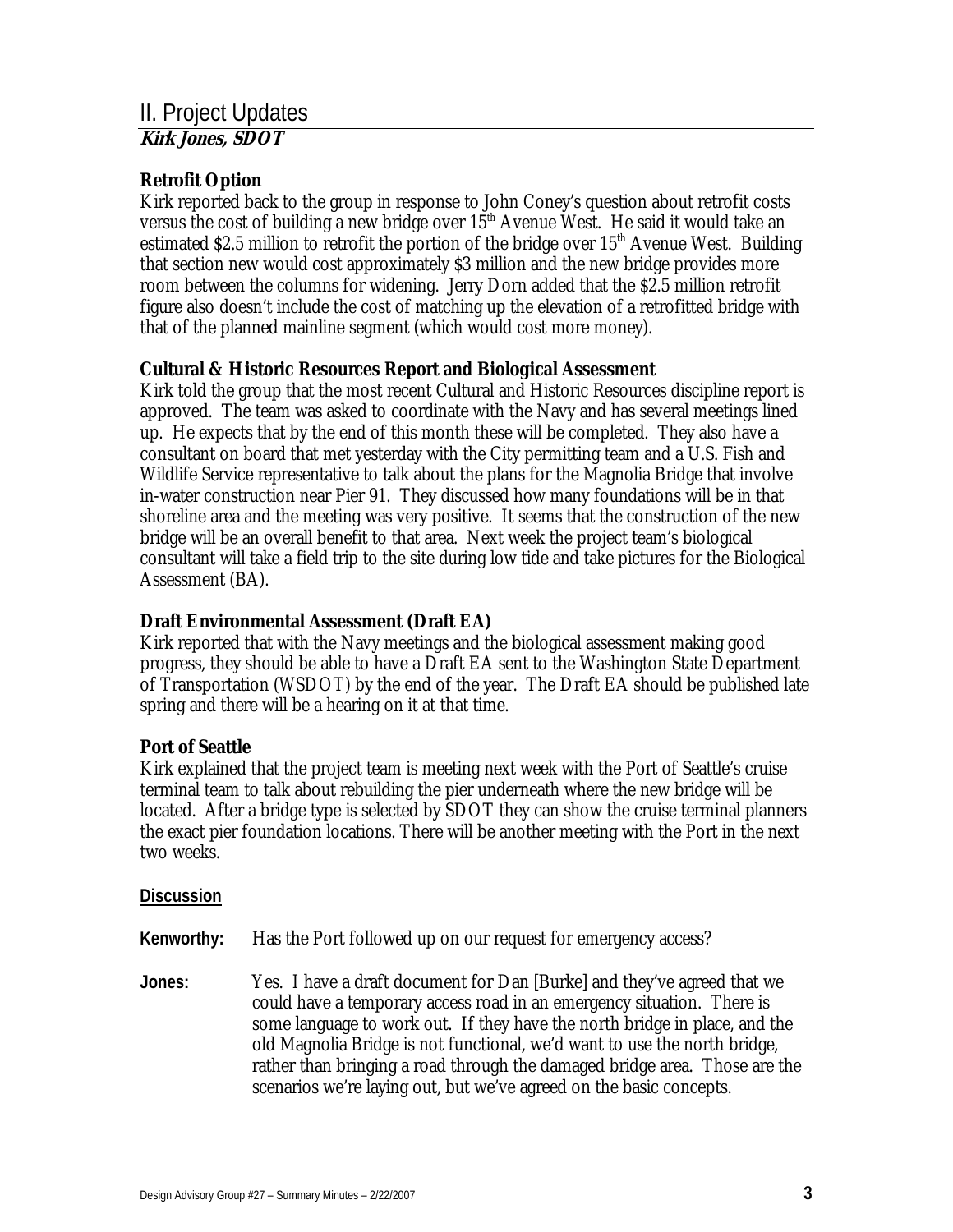| Kenworthy: | Could we put some time frames around this? Would it be fair to say you'll<br>get back to the Port next week?                          |
|------------|---------------------------------------------------------------------------------------------------------------------------------------|
| Jones:     | No, it will be two or three weeks.                                                                                                    |
| Kenworthy: | We're in no man's land right now and we need to have something concrete.<br>Could we say you'll have them something within the month? |
| Jones:     | Yes.                                                                                                                                  |

### **Seattle Parks Department**

Kirk informed the group that his team and the Parks Department have a coordination agreement for FHWA; they are working together to jointly develop the two facilities over the park.

### **Project Open House**

Kirk reminded the group that the project open house was on September 13<sup>th</sup> and directed everyone to the open house summary included in the meeting packet. He explained that many of the questions during the presentation related to traffic operations rather than bridge types, but that during the open discussion time the public shared comments about preferred bridge types. There were a lot of favorable comments about the haunched option for the Magnolia Bluff structure. Curved flare columns also received more support than other column types.

#### **Discussion**

| Coney:  | I'm reminded that I asked for a comparison between the retrofit option and<br>the girder option for over $15th$ Avenue.                                                                              |
|---------|------------------------------------------------------------------------------------------------------------------------------------------------------------------------------------------------------|
| Jones:  | Yes. The cost for a retrofit there is around \$2.5 million, compared to<br>\$3 million for the brand new bridge. So a retrofit saves around \$600,000.                                               |
| Brandt: | Did Jerry [Dorn] mention earlier that there would be some other costs?                                                                                                                               |
| Dorn:   | A retrofitted bridge would not match up to the new bridge segment in terms<br>of elevation, so there would be some additional costs to fix that.                                                     |
| Coney:  | As a member of the Bridging the Gap citizen committee I'm often asked for<br>a cost estimate for the new Magnolia Bridge – what is the estimate?                                                     |
| Jones:  | We're still using \$196 million [based on the 2004 estimate]. Once we selected<br>a bridge type we'll do the CEVP [Cost Estimate Validation Process] and<br>make a new estimate based on our design. |
| Coney:  | At what percentage is our engineering at this point?                                                                                                                                                 |
| Jones:  | Around 5 percent. When we complete the Type, Size & Location report at<br>the end of this year we'll be at the ten percent level.                                                                    |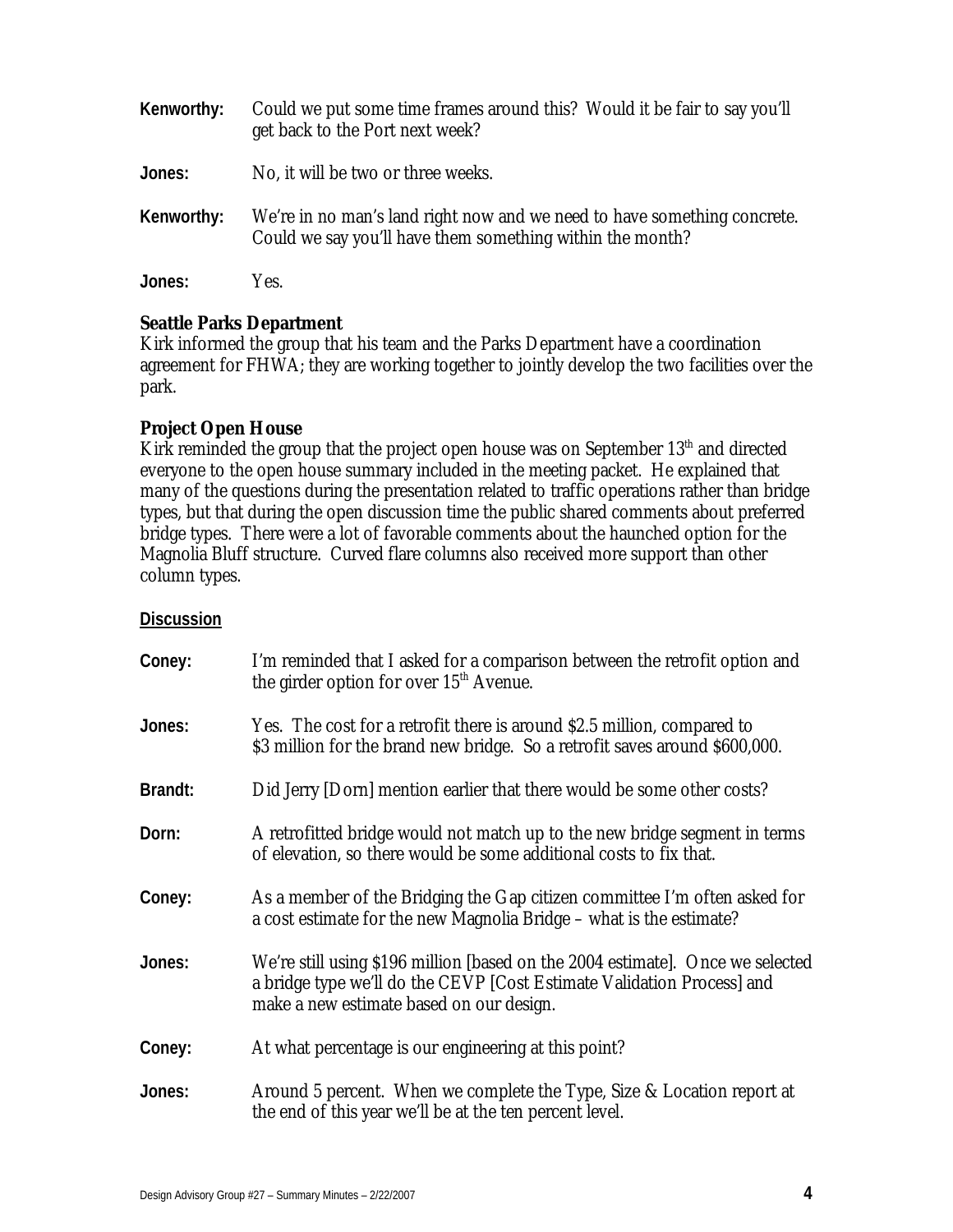# III. Design Team Recommendations **Jerry Dorn, HNTB**

Jerry explained how the design team arrived at their recommendations for bridge structure types. The team talked about cost, aesthetics, and function for each segment of the bridge, as well as future development, future public access, sightlines from which the bridge would be seen, and constructability. At 15<sup>th</sup> Avenue they settled on a straight cast-in-place concrete box and considered moving the pier locations to create a balanced look over 15<sup>th</sup> Avenue. The concrete box allows a longer span over the roadway. They considered the haunched cast-in-place concrete box, but felt that for the added cost they were not gaining much.

For the mainline structure, they selected the straight cast-in-place concrete box as well. The box type can be adjusted to the changing structure width, eliminates the bird roosting problem, and creates a smooth appearance for future use under the bridge. Over the railroad they would use a steel box girder or a pre-cast piece, so that it can be set in place. This piece will have the same general appearance as the straight concrete box. In addition, the support columns might be perpendicular with this type, rather than skewed, improving their performance in an earthquake.

For the Magnolia Bluff, the concrete box with the haunched shape was preferred by the design team and the public. The concrete box is more expensive, though not hugely so because the prestressed girder type has more piers. Having used the concrete box for these three segments, it made sense for the  $23<sup>rd</sup>$  Avenue ramps to match the rest of the bridge and also use the concrete box form.

The team chose the curved flare column as their preferred option. There was very little cost difference between the options – except in the bluff structure when comparing double columns to single columns – and the strong aesthetic preference was the curved flare.

## IV. Design Advisory Group Input **Kirk Jones, SDOT & Sarah Brandt, EnviroIssues**

#### **Discussion**

| Jones:     | This group [the Design Advisory Group] is a key element in the decision<br>process and then tomorrow we're meeting with the Seattle Design<br>Commission to get their opinion. We'd like your feedback. |
|------------|---------------------------------------------------------------------------------------------------------------------------------------------------------------------------------------------------------|
| Brandt:    | Let's start at this end of the table, with Dan Wakefield, and hear from<br>everyone.                                                                                                                    |
| Wakefield: | I agree with the design team's choices. Those are also my choices.                                                                                                                                      |
| Jones:     | Any concerns?                                                                                                                                                                                           |
| Wakefield: | No, I don't think so. I think those are the logical choices for combining cost<br>savings and aesthetics.                                                                                               |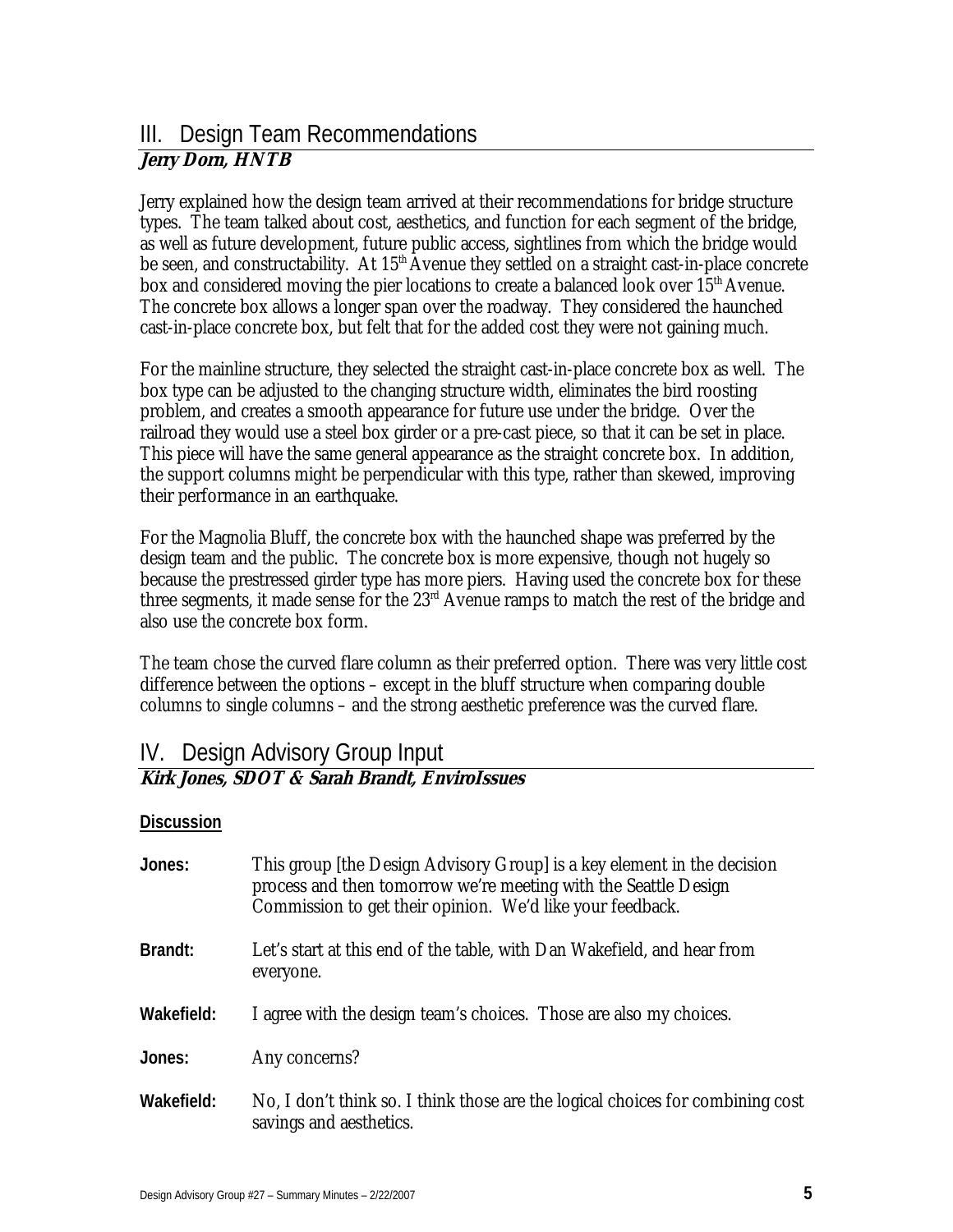| Vange:     | I have a question. You suggested that at 15 <sup>th</sup> Avenue the straight concrete<br>box is preferred because of cost. The costs appear the same in this matrix<br>[Structure Types Matrix - September 13, 2006].                                                                                                                                                                                                                                                                   |
|------------|------------------------------------------------------------------------------------------------------------------------------------------------------------------------------------------------------------------------------------------------------------------------------------------------------------------------------------------------------------------------------------------------------------------------------------------------------------------------------------------|
| Dorn:      | Within our rounding to the nearest hundred thousand and our minimal<br>design so far, those options are close in cost. The haunched would be more<br>expensive.                                                                                                                                                                                                                                                                                                                          |
| Vange:     | Your design recommendations seem to make sense. I wouldn't be surprised<br>if the Seattle Design Commission challenges you to use the haunched shape<br>at both ends [over 15 <sup>th</sup> Avenue and to ascend Magnolia bluff], though no one<br>will view the whole span.                                                                                                                                                                                                             |
| Jones:     | We'll show tomorrow how the bridge is between buildings and how at the<br>low level the haunched feature doesn't seem noticeable.                                                                                                                                                                                                                                                                                                                                                        |
| Vange:     | At $15th$ Avenue you do interact with the bridge, so the haunched shape is<br>more important.                                                                                                                                                                                                                                                                                                                                                                                            |
| Brandt:    | We appreciate your input.                                                                                                                                                                                                                                                                                                                                                                                                                                                                |
| Kenworthy: | On the matrix, it says the haunched concrete box option has a longer<br>construction time than does the straight concrete box option. How much<br>longer?                                                                                                                                                                                                                                                                                                                                |
| Dorn:      | About four to six months overall. But the parts of the construction that take<br>longer with the haunched option are mostly those where we'll be using the<br>existing bridge as a detour. The portion of construction where we'll be in<br>full detour mode – over $15th$ Avenue and the railroad crossing – will have<br>similar construction times with either concrete box type.                                                                                                     |
| Jones:     | Right, the four to six months is for the whole bridge. We'll do a bunch of<br>construction before we shut the existing bridge. We had said fourteen to<br>twenty months for the detour and we're getting down to closer to a year.<br>The part with the full detour would be one or two months longer with the<br>haunched option.                                                                                                                                                       |
| Montaño:   | From a design standpoint, I feel option B [the haunched cast-in-place] makes<br>the most sense over 15 <sup>th</sup> Avenue. It is more consistent with the design of the<br>bridge. With such a long span, the straight option could make it look like the<br>bridge is cambered or sagging. I think this structural design is the important<br>aspect and it will last much longer than the lighting or other things. This is<br>the basic foundation, like the foundation of a house. |
| Calhoun:   | I was going to say it looks fine, but now I like Jose [Montaño]'s idea of the<br>haunched option over 15 <sup>th</sup> Avenue.                                                                                                                                                                                                                                                                                                                                                           |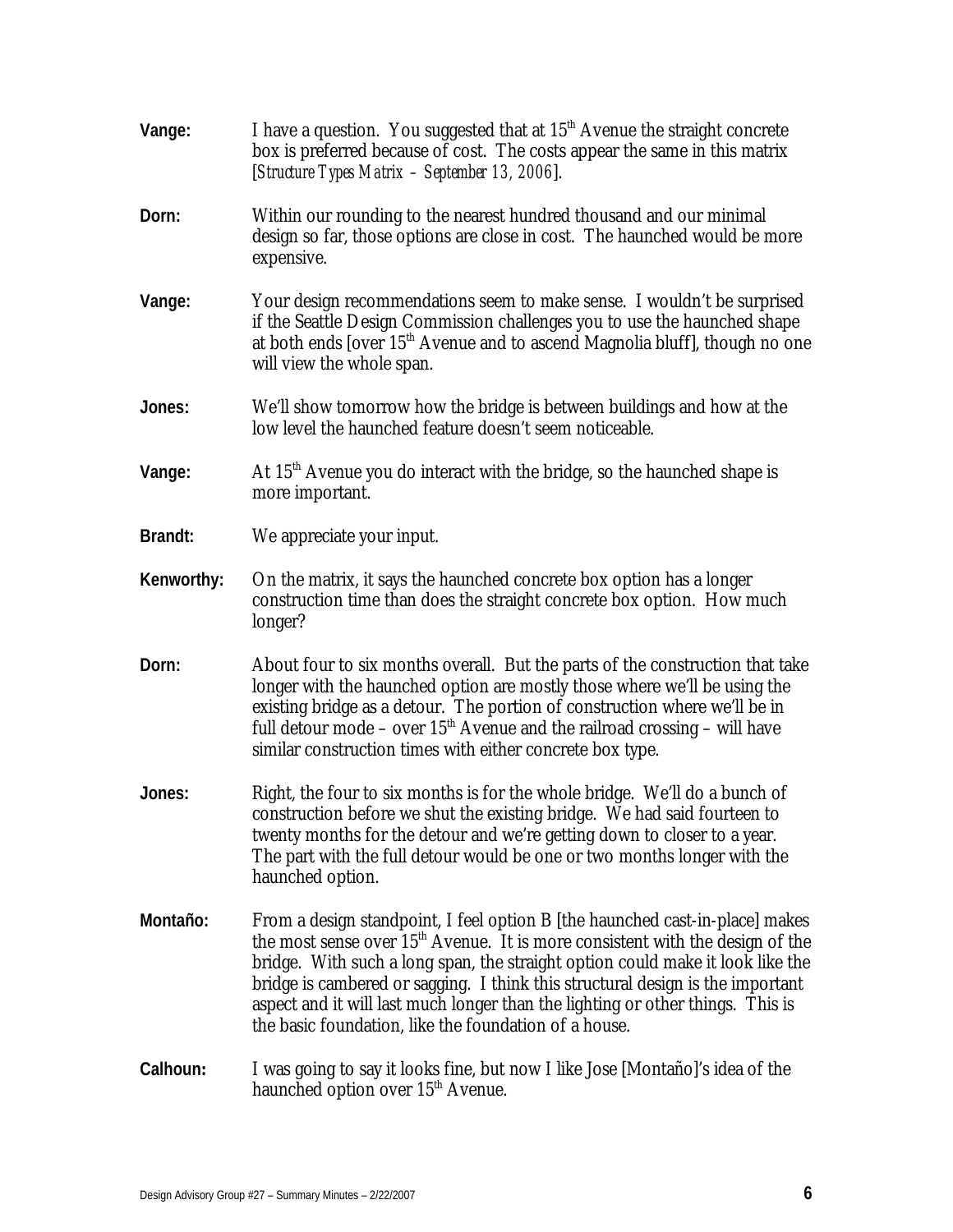- **Wakefield:** I think I agree with Jose also, when the cost difference is not very much.
- **Brandt:** Fran [Calhoun], are you comfortable with the rest of the recommendations?

**Calhoun:** Yes.

- **Traven:** I agree with Jose also and I have a question about the column types. It says in the matrix [*Structure Types Matrix – September 13, 2006*] that the curved flare may require post-seismic repair? What is meant by that?
- **Dorn:** Bridges are designed so that columns absorb the energy of an earthquake. In an earthquake, some of the extra shaping on the curved flare column might crack or break. It won't affect the strength of the column. Typically, if that happens you can go fill in those cracks. Or, you can soften the tops of the column by creating little gaps that prevent cracking.
- **Traven:** It's not a structural concern.
- **Dorn:** Right, it's not structural.
- **Coney:** I think the haunched over the public park is far preferable for possible recreational development under that section. I'm asked often why this project is not on the Bridging the Gap funding package, and now that we see it's close to \$200 million, I think it's very clear why it's not on the ballot. I think the City should have a low-cost alternative ready because in this transportation funding climate it will be very difficult to fund this project. You should work more with the Port on West Armory Way so that it could be a potential option if needed. I agree that a new bridge is the best alternative for Magnolia, but I do have a fear that because it's such a big project it will be hard to fund.
- **Kenworthy:** If aesthetics are the only consideration I agree with Jose that a haunched design over 15<sup>th</sup> Avenue is best. I think we should not ignore impacts on the ground for people traveling. I'm also concerned that we don't have particularly good detour alternatives.
- **Jones:** At this time, we have lots of time to work on that. I think we have a couple of good options and we need to get some contractors on board to come up with more ideas. I'm not trying to put off your question, but we really are at the stage of deciding what you'd like to see us build at this time.
- **Kenworthy:** I understand that, but I wouldn't want our remarks to be a blank check. Getting transportation projects together is very difficult and the detour issue is fundamental.
- M. Smith: Just one clarification about the 15<sup>th</sup> Avenue structure. Are the piers differently spaced with the straight cast-in-place versus the haunched cast-inplace?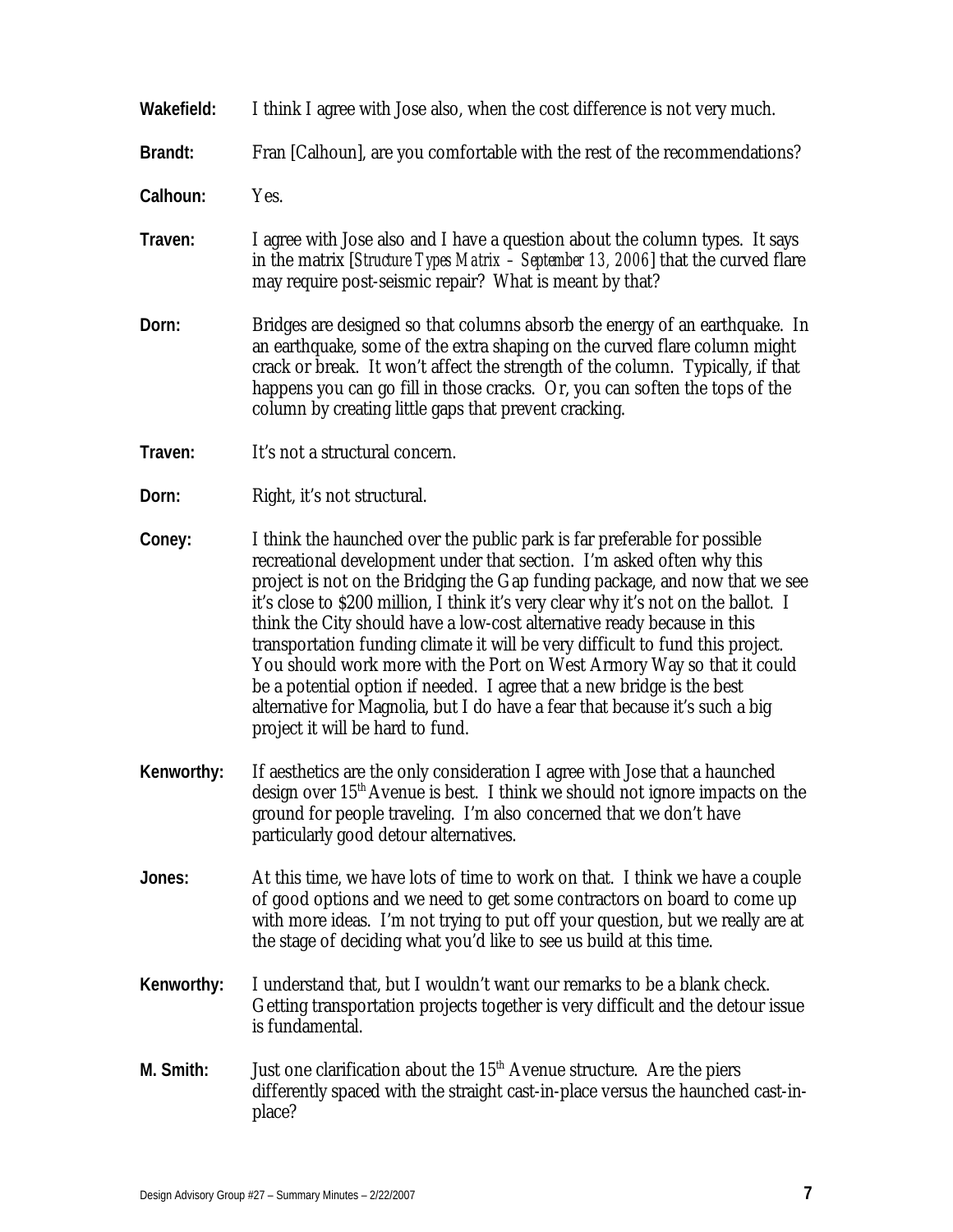| Jones:     | We couldn't get the haunched option to have visually-balanced piers over<br>15 <sup>th</sup> Avenue. The piers would be slightly skewed to the west.                                                                                                                                                                                                                                                                                                         |
|------------|--------------------------------------------------------------------------------------------------------------------------------------------------------------------------------------------------------------------------------------------------------------------------------------------------------------------------------------------------------------------------------------------------------------------------------------------------------------|
| Dorn:      | We were struggling with trying to keep it balanced. With the haunched you<br>gain clearance in the middle but lose it on the ends, so you might have to<br>raise the bridge roadway to make it fit correctly.                                                                                                                                                                                                                                                |
| Jones:     | This route is the overweight and over-height vehicle route, so we need a 20-<br>foot space. We're going to ask if you can have a 20-foot curve or if there's a<br>certain span length that needs to have 20-foot clearance.                                                                                                                                                                                                                                  |
| M. Smith:  | So at this point I'm going to stick with what the design team prefers. I think<br>the haunched option over $15th$ Avenue looks good, but $15th$ Avenue is too<br>important to risk problems. Whatever works best with the columns is my<br>preference.                                                                                                                                                                                                       |
| Kenworthy: | I'm going to change my opinion to support that.                                                                                                                                                                                                                                                                                                                                                                                                              |
| Traven:    | If the haunched over $15th$ Avenue can work for mobility, than we support<br>that design, but otherwise don't do it.                                                                                                                                                                                                                                                                                                                                         |
| Jones:     | I'm optimistic that we can make it work.                                                                                                                                                                                                                                                                                                                                                                                                                     |
| Coney:     | I'll second leaving room for extra lanes. 15 <sup>th</sup> Avenue could be a candidate<br>for extra lanes somewhere down the line.                                                                                                                                                                                                                                                                                                                           |
| Jones:     | Related to that issue, I think that if $15th$ Avenue widens, they'll take most of<br>the widening to the west because of the properties on the east side. Just to<br>keep that in the back of our minds.                                                                                                                                                                                                                                                     |
| Coney:     | The City could require extra setback.                                                                                                                                                                                                                                                                                                                                                                                                                        |
| Brandt:    | It sounds like there is energy to look at the haunched option over 15 <sup>th</sup><br>Avenue, but only if we preserve functionality. Then we have John [Coney]'s<br>request to consider a low-cost alternative.                                                                                                                                                                                                                                             |
| Dorn:      | And then construction time.                                                                                                                                                                                                                                                                                                                                                                                                                                  |
| Brandt:    | Yes. And the next steps at this point?                                                                                                                                                                                                                                                                                                                                                                                                                       |
| Jones:     | We're meeting with the Seattle Design Commission and showing the<br>concrete box girder with the question of haunched or not over 15 <sup>th</sup> Avenue.<br>So that's the basic decision. Then we can set the column locations and move<br>on to the design. Next we'll move on into the details of railing, lighting, and<br>how we might treat those columns. So those are all issues we'll be working<br>on as we move further into the design process. |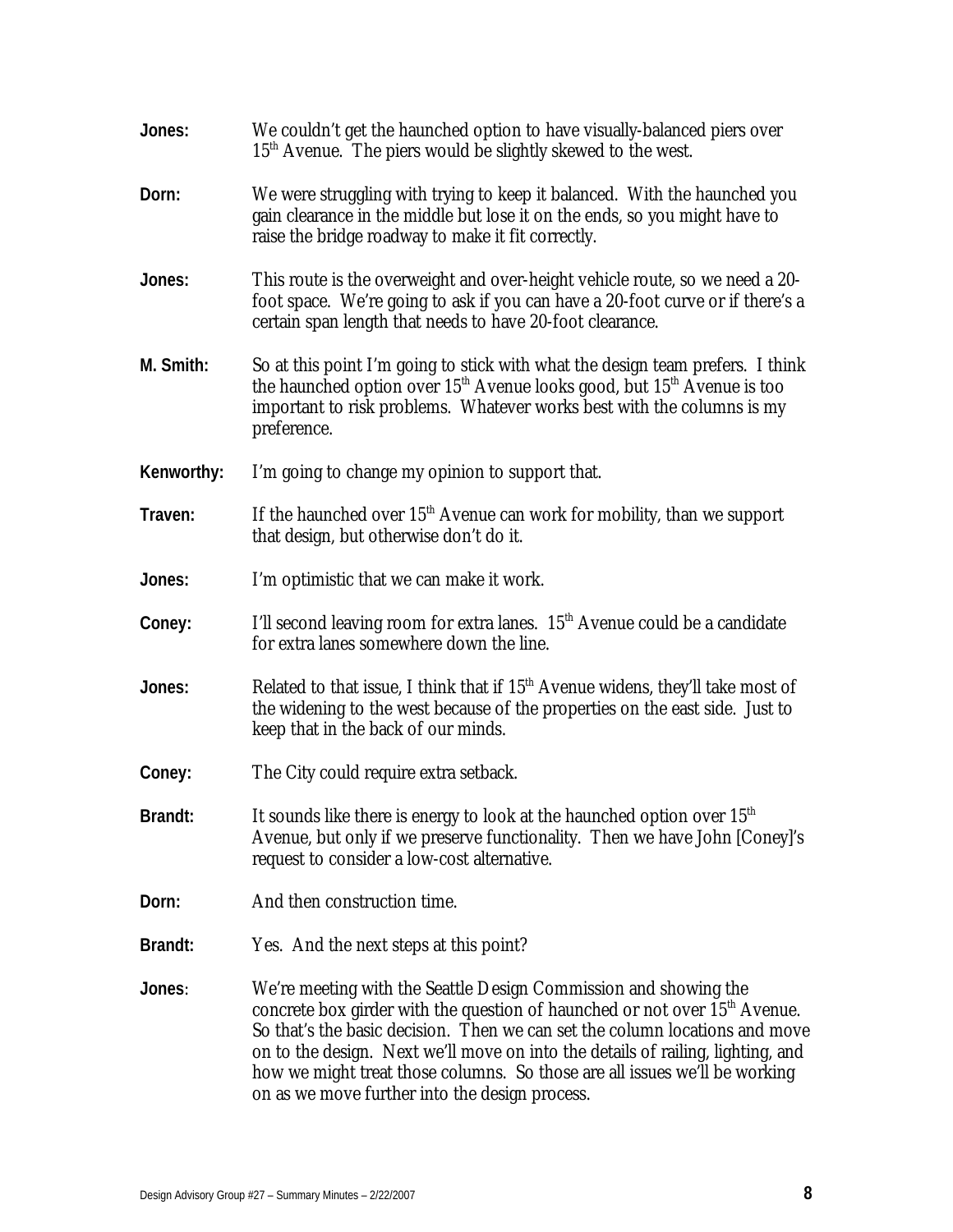|            | I have a meeting with Grace Crunican [SDOT Director] on October 16 <sup>th</sup> and<br>we'll present our design and get a final decision from her. After that we'll<br>begin the cost estimation process and hopefully be going full tilt with<br>WSDOT and FHWA to have the Draft EA published by spring next year.<br>That's a lot of grind work and then we'll have something to bring to the<br>DAG in January. At this point we're not planning to meet until then. |
|------------|---------------------------------------------------------------------------------------------------------------------------------------------------------------------------------------------------------------------------------------------------------------------------------------------------------------------------------------------------------------------------------------------------------------------------------------------------------------------------|
| M. Smith:  | Do you do any pre-planning for the detours that you can present to<br>contractors?                                                                                                                                                                                                                                                                                                                                                                                        |
| Jones:     | Yes, those design team ideas are given to the contractor and we'll get help<br>from them on cost estimates and other information. The basic idea of a<br>temporary ramp using the existing bridge came from a contractor.                                                                                                                                                                                                                                                 |
| M. Smith:  | At that point this group might want to talk to whatever contractor is doing<br>the work.                                                                                                                                                                                                                                                                                                                                                                                  |
| Jones:     | That's a good idea. In January we'll be showing more specific detour times<br>and have better figures.                                                                                                                                                                                                                                                                                                                                                                    |
| Kenworthy: | What's the plan to inform us of the decision Grace Crunican makes?                                                                                                                                                                                                                                                                                                                                                                                                        |
| Jones:     | We'll send you an email, and if any of your groups want us to talk about the<br>decision we'll come and do that.                                                                                                                                                                                                                                                                                                                                                          |
| Coney:     | Is there any way to work with Metro to coordinate the transit stop near<br>15 <sup>th</sup> Avenue? Could SDOT do the foundations, paths, or power hookups<br>since there are two big projects in one location?                                                                                                                                                                                                                                                           |
| Jones:     | In terms of timing, they'll be there before we're starting construction, so<br>anything we can do to facilitate their operation we'll do. There's not much<br>we can do in advance.                                                                                                                                                                                                                                                                                       |
| Montaño:   | If we want to meet the contractor, would that be a conflict of interest?                                                                                                                                                                                                                                                                                                                                                                                                  |
| Jones:     | No, we'll be fairly far along then and we'd be using them as a consultant.                                                                                                                                                                                                                                                                                                                                                                                                |
| Montaño:   | It would be clear they are consulting only?                                                                                                                                                                                                                                                                                                                                                                                                                               |
| Jones:     | Yes, that's right. We've done that before and it worked.                                                                                                                                                                                                                                                                                                                                                                                                                  |
| Kenworthy: | Have you written the Request for Proposal for the contractor?                                                                                                                                                                                                                                                                                                                                                                                                             |
| Jones:     | No, we're not to that stage yet.                                                                                                                                                                                                                                                                                                                                                                                                                                          |